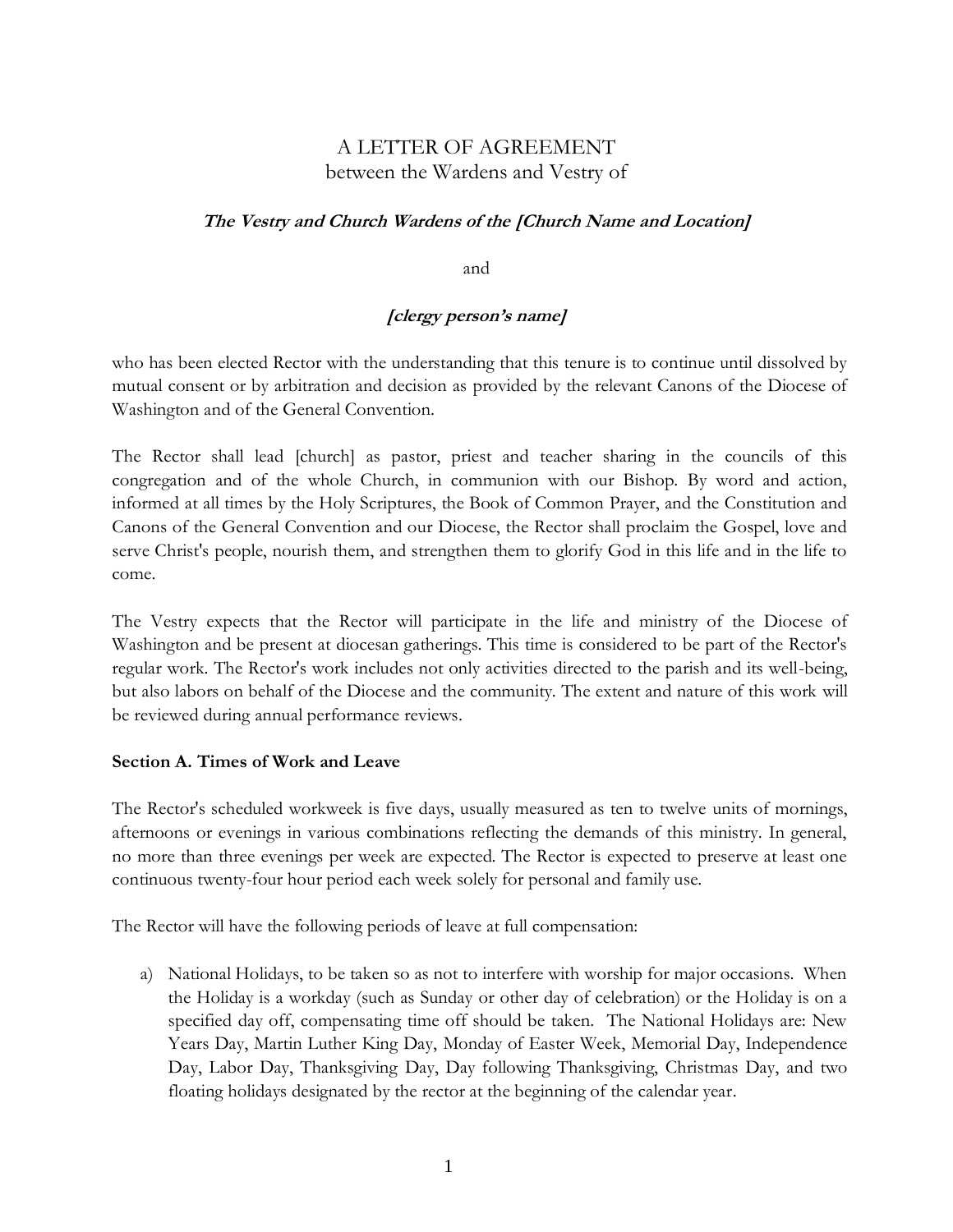- b) One month Annual Vacation, consisting of twenty-three workdays, which shall include four Sundays. Two weeks of vacation may be taken after the first six months of service. No more than six days and one Sunday may be carried forward to a succeeding year.
- c) Three days leave post-Easter and post-Christmas.
- d) Professional Development Leave, at the rate of fourteen days per year; for continuing education, retreat and/or spiritual refreshment.
- e) Sick leave to provide reasonable absence for medical reasons but not to exceed an accrual of 1.5 days per month.
- f) The Rector may engage in reserve military service up to a total of 14 days per year, which shall not be counted against any leave time.

#### **Section B. Professional and Spiritual Renewal**

To support the rector in professional and spiritual renewal and if possible according to parish budget, the Vestry will:

- a) Three months of Sabbatical Leave will be available after the fifth year and every five years thereafter.
- b) Grant such leave with the understanding that clergy will not be absent from the parish for more than three consecutive months in any one year. Sabbatical leave is to be scheduled with parish leadership for a time that is not disruptive to parish life.
- c) Work with clergy to arrange sabbaticals in accordance with Diocesan policy, understanding that sabbatical is not an entitlement for time served, but rather an investment in future ministry and that the rector will return from any sabbatical to serve for a minimum of one full additional year and, normatively, for several more.

#### **Section C. Wellness**

It is understood that all costs for the following are included in the total compensation package.

To encourage and support the Rector in [his/her] physical, spiritual and mental health, the Vestry will:

- a) Encourage [him/her] to have an annual physical examination;
- b) Encourage [him/her] to make a three or four day annual retreat outside the diocese;
- c) Expect [him/her] to report quarterly to the Vestry the number of days [he/she] has taken for recreational, study and vacation time during that period;
- d) Expect [him/her] to participate in a professional support group of his choosing; and
- e) Encourage [him/her] to have a personal spiritual director.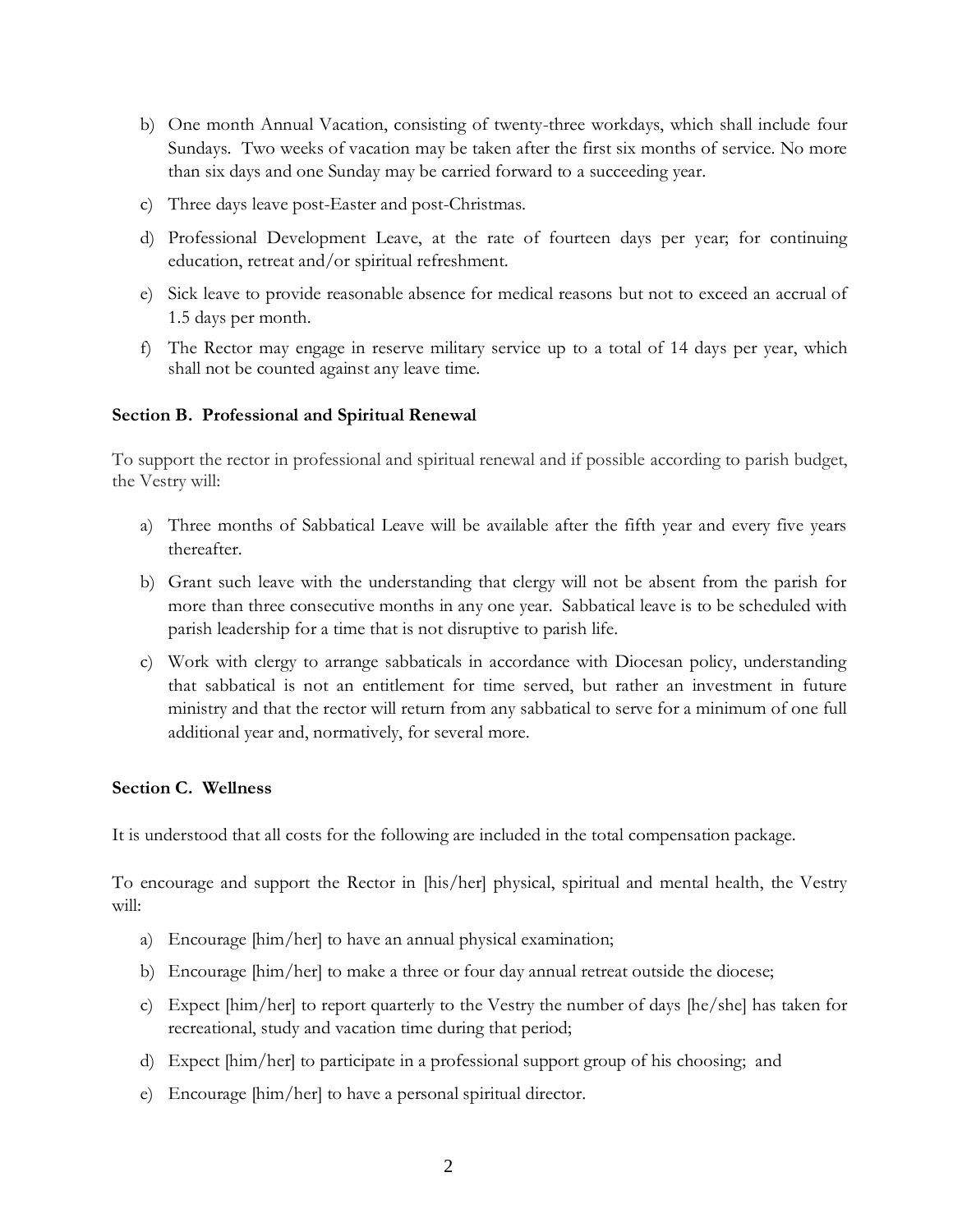The Senior Warden will consult with the Rector at least quarterly to see that the terms of this section are being met.

### **Section D. Compensation**

The Rector's annual cash stipend will be \$[amount] plus \$[amount] housing allowance,

Compensation will be reviewed and adjusted annually in light of recommendations from the diocesan Clergy Compensation Committee and the current Diocesan minimum clergy stipend standard. The Vestry shall pay the following benefits:

- (a) Church Pension Fund assessment on the sum of the Rector's total annual cash compensation (including housing allowance and utilities, as per the C.P.F. formula for clergy provided with a rectory)
- (b) Medical and dental insurance provided through the Diocesan group plan or its equivalent;
- (c) Group Life and Accidental Death and Dismemberment Insurance provided through the Diocesan group plan or its equivalent;

## **Section E. Expenses**

The Vestry shall pay the following expenses incurred by the Rector in fulfilling the duties of office:

- a) Expense Allowance not to exceed [amount] with travel to be reimbursed at the current IRS rate per mile plus out-of-pocket costs of parking fees, tolls, transportation fares, etc. Also to be reimbursed in this allowance are other professional expenses including hospitality, professional dues, journals, books and other costs incurred in fulfilling the duties of the Rector's ministry.
- b) These expenses will be reimbursed monthly upon presentation of documentation under an accountable plan. The annual budget for these expenses will be reviewed against actual costs.
- c) The expenses of the church's office operation, such as telephone, postage, office equipment, supplies, secretarial services, etc. in accordance with the annual parish budget.
- d) The cost of a telephone in the rector's residence and cellular service. These telephone numbers shall be published to insure the rector's ready accessibility in case of emergencies. The rector shall pay the cost of all personal long distance calls.
- e) An Annual Continuing Education Allowance per the current diocesan guidelines, set aside January 1st each year in a special account, and paid on behalf of the Rector toward expenses incurred in relation to Professional Development Leave. Unexpended portions of this allowance shall be allowed to accumulate for use in succeeding years up to six years.
- f) For clergy who live in church owned housing, a [amount] Equity Housing Allowance will be established and will be funded annually into a tax-deferred account. See the Active Clergy Guide for Equity Housing Allowance guidelines.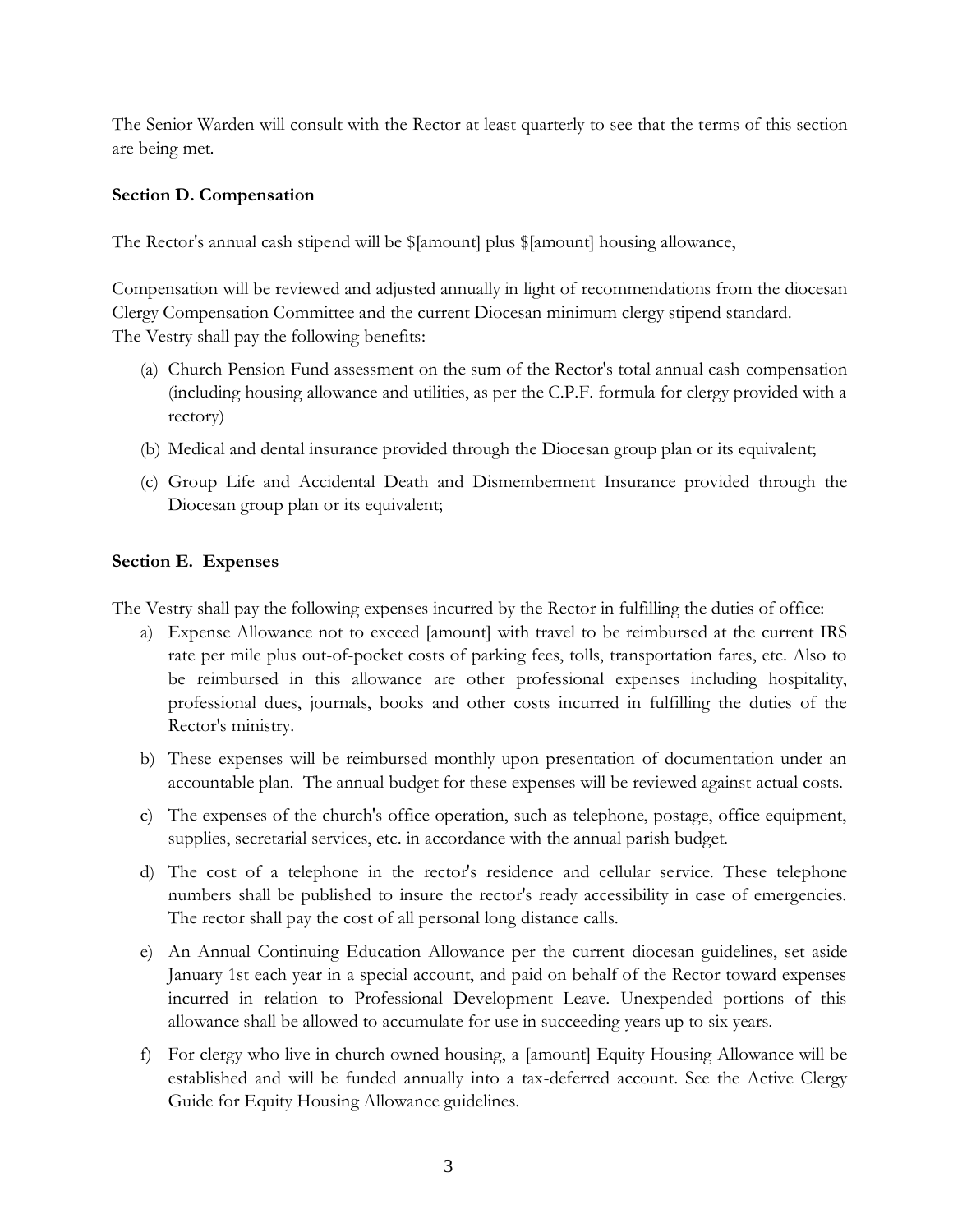#### **Section F. Discretionary Fund**

In accordance with the Canons of General Convention, a Discretionary Fund is to be established for charitable purposes under the Rector's control, subject to annual audit without disclosure of beneficiaries. This is funded from gifts given to the church or the Rector for the purposes of the Discretionary Fund. Such gifts may be received at anytime or at baptisms, marriages and funerals. This shall be a parish account. This practice will be reviewed annually to evaluate its effectiveness both in terms of the needs of the Rector as well as the Wardens and Vestry.

#### **Section G. Supplementary Compensation**

The Rector shall not charge fees for performing any rites of the Church (for example, baptisms, marriages and funerals) for members of the Parish congregations. The Rector may, however, receive income from other sources, such as:

- Services on behalf of persons not in any way related to the congregation;
- Fees and honoraria for professional services performed on personal time for groups unrelated to the congregation, or
- For sermons, books or articles published outside the parish.

#### **Section H. Use of Buildings**

In addition to use and control of the Church and Parish buildings for the discharge of duties of the Rector's office, as provided by Canon law, the Rector shall have the right to grant use of the buildings to individuals or groups from outside the parish, following guidelines approved by the Rector, Wardens and Vestry.

#### **Section I. Performance Review**

- a) The Rector, Wardens, and, if desired, other members of the Vestry agree to meet annually on/about the \_\_\_\_\_\_\_ day (date) of \_\_\_\_\_\_\_\_\_\_\_ (month) to review the rector's performance.
- b) The Rector and Wardens agree that this annual discussion of the Rector's ministry of the Parish will
	- Provide the Rector with constructive feedback about performance in day to day and strategic ministries;
	- Establish goals for the Rector for the coming year, based on parish goals and needs;
	- **Isolate areas of development.**
- c) To facilitate said performance review, a Rector Job Description specific to this parish is attached and has been reviewed by the Wardens ( \_\_ and \_\_ init.) and the Bishop ( \_\_ init.).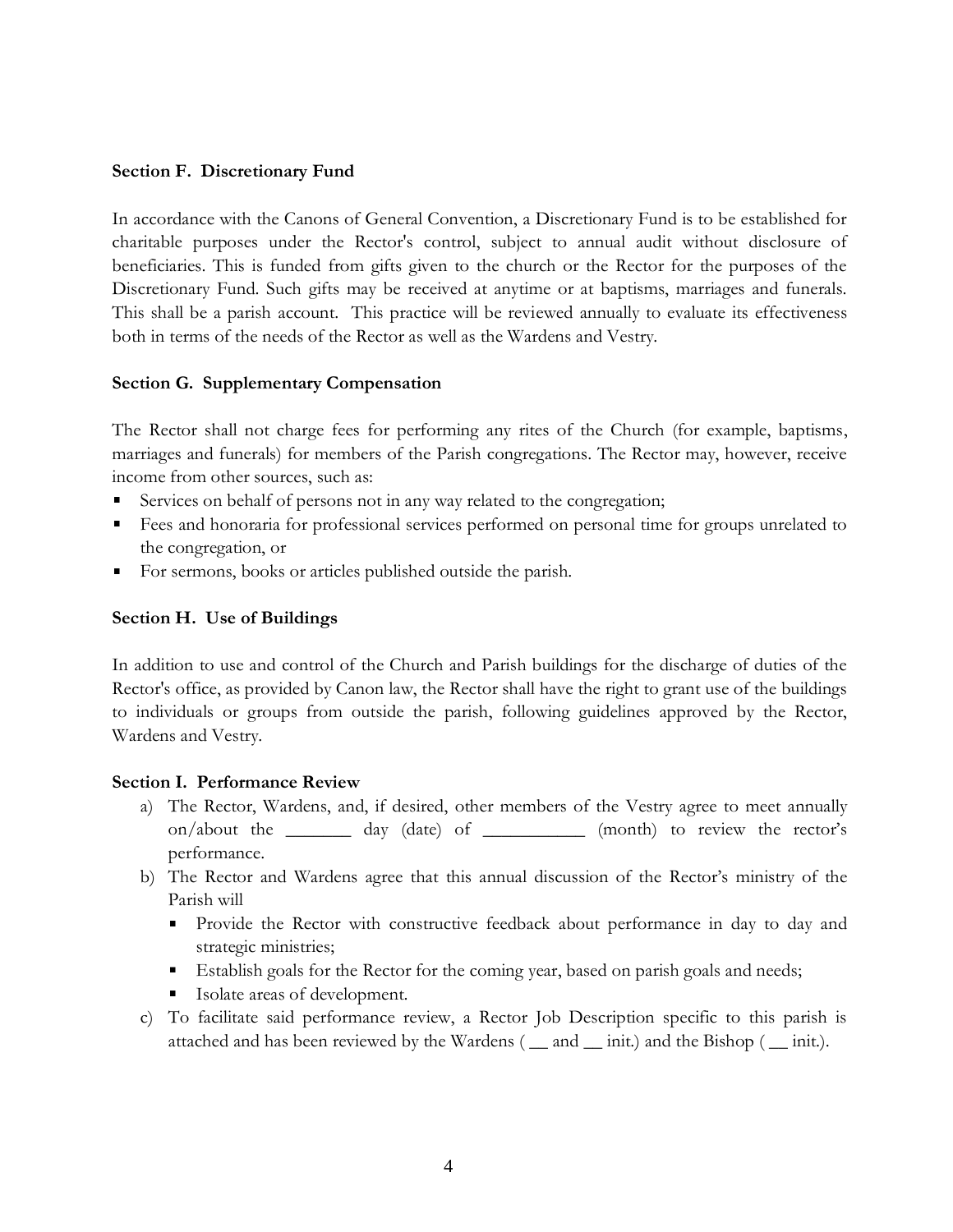#### **Section J. Strategic Ministry Review**

- a) The Rector, Wardens, Vestry, and, if desired, members of the Search Committee agree to meet approximately six months after the rector's arrival to reflect on the transition, focusing on ways all levels and types of leadership may enhance the success of shared ministry.
- b) The Rector and Vestry agree to an annual discussion of the mission and strategy of the Parish, in order to
	- Provide one another with constructive feedback about performance in day to day and strategic ministries;
	- Establish goals for the for the coming year, based on parish context and needs;
	- Isolate areas of conflict or disappointment and give them adequate attention so they don't adversely affect long-term ministry; and
	- Clarify expectations of all parties to facilitate parish planning and to put any conflicts in manageable form.

A mutually agreed upon third party may be engaged to facilitate the Strategic Ministry review.

#### **Section K. Other Agreements**

- a) All moving and travel expenses incurred in making the move from [location] to [location], shall be paid by the Vestry. Moving expenses shall include but not be limited to family travel and transporting household goods, not to exceed [amount].
- b) The moving date shall be in the week of \_\_\_\_\_\_\_\_\_\_\_\_\_\_\_. The Rector shall begin duties in the parish no later than \_\_\_\_\_\_\_\_\_\_\_\_\_\_\_\_\_\_\_\_\_\_\_\_\_\_\_\_\_, unless delayed by adverse circumstances.

c) All pay and benefits shall become effective on \_\_\_\_\_\_\_\_\_\_\_\_\_\_\_\_\_\_\_\_\_\_\_\_\_\_\_\_\_\_\_

- d) This Letter of Agreement when signed by all parties, and its related Position Description to be developed within six months, shall be made part of the minutes of the Vestry meeting following its signing, and copies shall be given to each new Vestry member.
- e) In the event of the Rector's death, the Vestry agrees to continue payment of the Rector's cash salary, and appropriate Medical Insurance to the Rector's surviving direct dependents for a period of two months. If the rector is living in the rectory, the surviving dependents may continue living in the rectory for up to six months.
- f) This letter may be revised only by mutual agreement, except that compensation and expenses revisions shall be mutually agreed upon in a separate budget process.
- g) If the Rector and the Vestry disagree concerning interpretation of this Letter of Agreement, either party may appeal for mediation to a mutually agreed upon third party, the Bishop remaining the final arbiter.